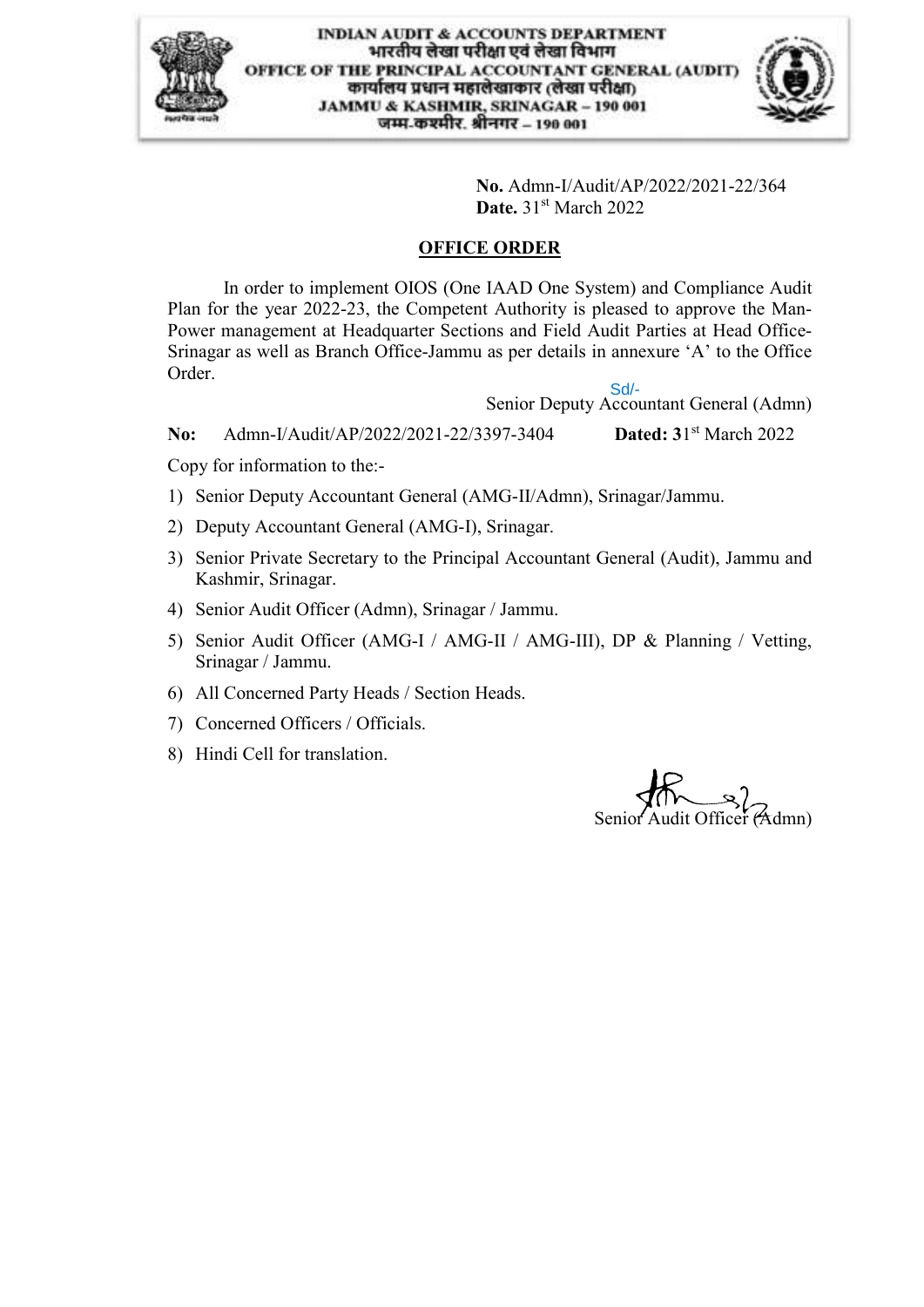## **Man-power management at Headquarter sections and Audit Parties**

| <b>Section</b>        | <b>Sr. Audit Officer</b>  | <b>AAO/Supervisor</b>       |  |
|-----------------------|---------------------------|-----------------------------|--|
| Admn-I                |                           | Sandeep Verma, AAO          |  |
| Admn-II               |                           | Priya Singh, AAO            |  |
| Confidential Cell     | Abdul Gani, Sr.AO         | Amit Kumar Rathee, AAO      |  |
| <b>ICT</b>            |                           | Virender Kumar, AAO         |  |
| Receipt & Despatch    |                           |                             |  |
| Report Civil $-I$     |                           | Prashant Yadav, AAO         |  |
| Report Civil $-$ II   | I K Koul, SAO             | Wasim Javaid Ganai, AAO     |  |
| Report (Central)      |                           | Rajiv Nain, AAO (Central    |  |
|                       |                           | Report)                     |  |
| AMG-I DP Cell         | Zahoor Ahmad, Sr.AO (50%) | Sanjay Kumar, AAO           |  |
| AMG-II DP Cell        |                           | Md. Shadab, AAO             |  |
| AMG - I Planning      |                           | Tsering Yangdol, AAO        |  |
| AMG - I Vetting $-1$  | Bashir Ahmad Mir, SAO     | M. Ramzan Lala, Supervisor  |  |
| AMG - I Vetting $-2$  |                           | Vaishali, AAO (P)           |  |
| AMG - II Planning     |                           | Gh Hassan Rathar, AAO (50%) |  |
| AMG - II Vetting $-1$ | Mushtaq Ahmad Mir, SAO    | Hema Kumari, Supervisor     |  |
| AMG - II Vetting $-2$ |                           | Nallabantu Prashwanth, AAO  |  |
|                       |                           | Meenakshi Rani, AAO         |  |
| $FAA - AMG - I$       |                           | Nazir Ahmad Dar, Consultant |  |
| $FAA - AMG - II$      | Showkat Ahmad Akhoon, SAO | Shambhu Kumar, AAO          |  |
|                       |                           | Himanshu Raman, AAO         |  |
| <b>FINAT</b>          | To report SAO FINAT Jammu | Gh Hassan Rathar, AAO (50%) |  |
| AMG - III             | Shafat Handoo, SAO (50%)  | Rahul Verma, AAO, AAO       |  |

### **Headquarter Sections Srinagar w.e.f April 2022**

#### **Headquarter Sections Jammu w.e.f April 2022**

| <b>Section</b>                              | <b>Sr. Audit Officer</b>                              | <b>AAO</b> / Supervisor        |  |
|---------------------------------------------|-------------------------------------------------------|--------------------------------|--|
| Admn-I                                      | Ravi Kumar, SAO                                       | Pavan Kumar Sharma, AAO*       |  |
| Admn-II                                     |                                                       | Jyotsana, AAO                  |  |
| <b>AMG-I Planning</b>                       | Mohan Lal, SAO                                        | Mali Ram Yadav, AAO            |  |
| AMG-I DP                                    |                                                       | G D Khajuria, Consultant       |  |
| AMG - I Vetting                             | Rozy Wali, SAO                                        | Sunil Kumar, AAO               |  |
|                                             |                                                       | P L Sharma, Consultant         |  |
| AMG-II Planning & DP (PSU)                  | B K Nazar, SAO                                        | Vidhika Sharma, AAO Commercial |  |
| <b>AMG-II Planning</b><br>(Civil & Revenue) | (Up to $30.04.2022$ )<br>Sanjna Kachroo,<br>SAO (From | Rattan Lal Angral, Sup.        |  |
| AMG-II DP (Civil & Revenue)                 | 01.05.22)                                             | Vikas Koul, Sup.               |  |
| AMG - II Vetting (Civil)                    |                                                       | Hari Krishan Bhat, AAO         |  |
| AMG - II Vetting (Revenue)                  | Sunita Koul, SAO                                      | Arvesh, AAO                    |  |
| AMG - II Vetting (PSU)                      |                                                       | P D Saini, Consultant          |  |

<sup>\*</sup> Up to 31-08-2022

1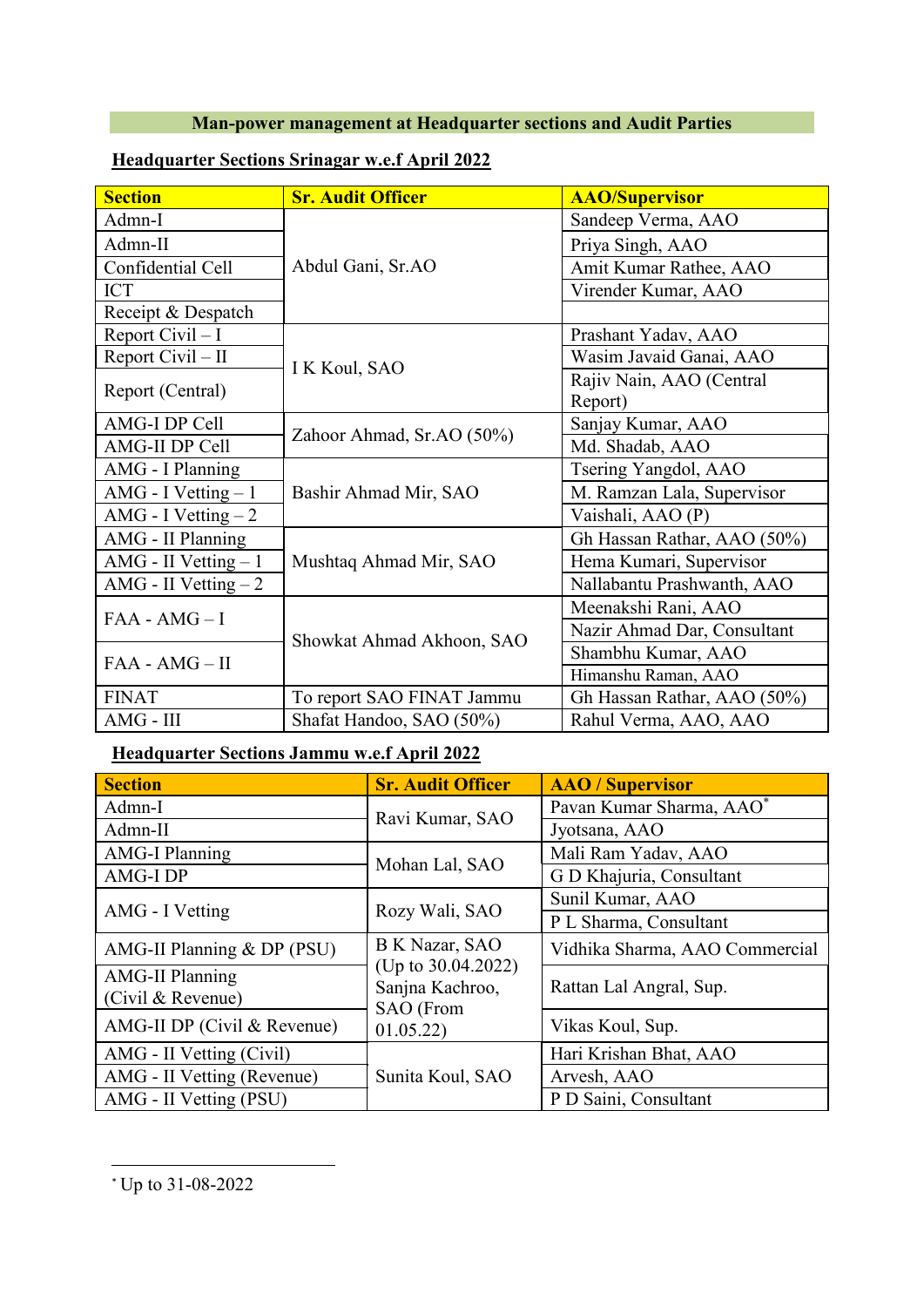| $FAA - AMG - I$    |                                       | Reeta Kumari Wangnoo, AAO<br>Ashish Kumar Yadav, AAO |  |
|--------------------|---------------------------------------|------------------------------------------------------|--|
|                    | Anita Kak, SAO                        | Kuldip Handoo, AAO                                   |  |
| $FAA - AMG - II$   |                                       | Romesh Lal, Supervisor <sup>†</sup>                  |  |
| <b>RSF</b>         | Jatinder Singh<br>Jasrotia, SAO       | Vinod Kumar Bhat, AAO                                |  |
| <b>FINAT</b>       | Rajesh Tickoo, SAO<br>(From 01.07.22) | Hardeep Singh, AAO (From 01.07.22)                   |  |
| TSC Hqr.           | Surjit Singh, SAO<br>$(50\%)$         | Rahul Chowdhary, AAO                                 |  |
|                    | Surjit Singh, SAO                     | Vipin Kumar, AAO                                     |  |
| Report (Rev & PSU) | $(50\%)$                              | Suraj Kumar Maan, AAO                                |  |
| <b>ITA/IHT</b>     | S S Sandhu, SAO <sup>‡</sup>          | Jai Karan, Supervisor                                |  |
|                    | Chandji Raina, SAO                    | Surinder Kour, AAO                                   |  |
| <b>SMU</b>         | Manish Sambyal,                       | Madhusudan Madhukar, AAO                             |  |
| DAC / OIOS         | SAO (50%)                             | Abhishek Jasrotia, AAO (50%)                         |  |

## **Parties Composition (AMG – I Wing) w.e.f April 2022**

| <b>S. No.</b>  | <b>Party No</b> | <b>Party Personnel</b>                                | <b>Start Date</b> | <b>Topic / Department</b>                    |
|----------------|-----------------|-------------------------------------------------------|-------------------|----------------------------------------------|
|                |                 | <b>AMG-I Jammu Party Composition w.e.f April 2022</b> |                   |                                              |
|                |                 | Manish Sambyal, SAO                                   |                   |                                              |
| 1              | $AMG-I/J-01$    | Sanjay Sharma, AAO                                    | 01-05-2022        | $CA - Youth Services & Sports$<br>Department |
|                |                 | Abhishek Jasrotia, AAO                                |                   |                                              |
|                |                 | V.K.Bhat, SAO                                         |                   |                                              |
| 2              | $AMG-I-J02$     | M.K.Ganjoo, AAO                                       | 01-05-2022        | CA – Police Department                       |
|                |                 | Mukesh Verma, AAO                                     |                   |                                              |
|                |                 | Shakti Kumar SAO                                      |                   |                                              |
| $\overline{3}$ | $AMG-I-J03$     | Arun Sambyal AAO                                      | 01-07-2022        | CA - Rural Development<br>Department         |
|                |                 | Om Parkash, AAO                                       |                   |                                              |
|                | $AMG-I-J04$     | Sanjay Jalali, SAO                                    |                   | CA – Police Department                       |
| $\overline{4}$ |                 | Bhavar Singh Yadav, AAO                               | 01-04-2022        |                                              |
|                |                 | Abhay Kumar, AAO                                      |                   |                                              |
|                |                 | Renu Kaul, SAO                                        |                   |                                              |
| 5              | $AMG-I-J05$     | Virender Razdan, SAO <sup>§</sup>                     |                   | Jammu University                             |
|                |                 | Man Singh Meena, AAO                                  | $May-22$          |                                              |
|                |                 | Rajiv Raj, AAO                                        |                   |                                              |
|                |                 | Profilla Misri, Sr.A.O                                |                   |                                              |
| 6              | $AMG-I-J06$     | Suneeta Bhat, Sr.A.O                                  | 01-04-2022        | CA - Technical Education<br>Department       |
|                |                 | Sarita Koul Wanchoo, AAO                              |                   |                                              |

- ‡ Up to 30.04.22
- § Up to 31.05.22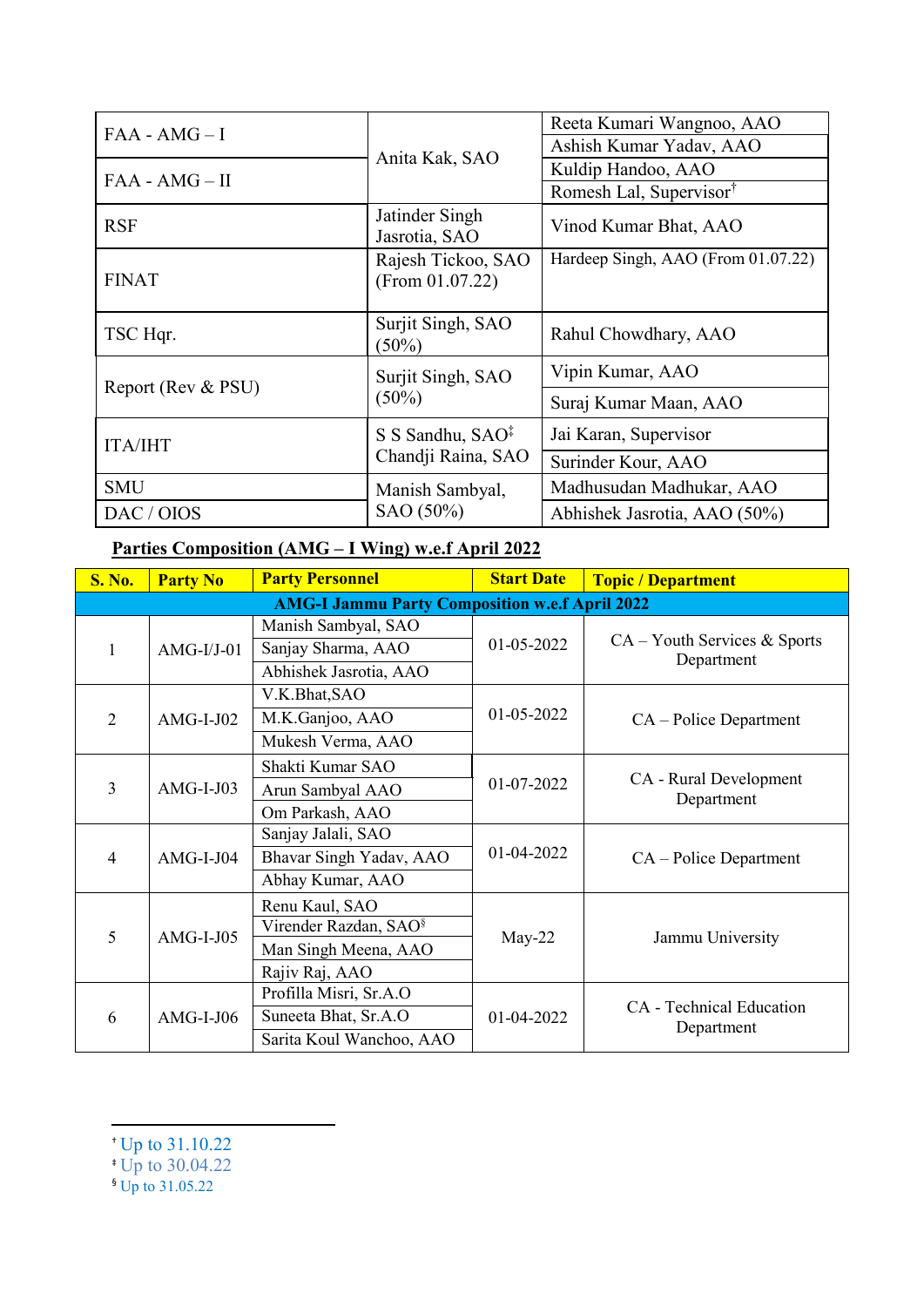|        | $AMG-I-J07$ | Mohinder Singh, Sr. AO                 |            | CA - Irrigation Department                                 |  |
|--------|-------------|----------------------------------------|------------|------------------------------------------------------------|--|
| $\tau$ |             | Ranjit Bali, AAO                       | 01-07-2022 |                                                            |  |
|        |             | Vinay Kumar, AAO                       |            |                                                            |  |
|        |             | Vinod Revoo SAO                        |            |                                                            |  |
| 8      | $AMG-I-J08$ | Piyush Verma AAO                       | 01-04-2022 | DBT scheme audit of ISSS                                   |  |
|        |             | Sanjay Razdan AAO                      |            |                                                            |  |
|        |             | Kanwal Kumar Bhat, SAO                 |            |                                                            |  |
| 9      | $AMG-I-J09$ | Atun Khargal AAO                       | 01-07-2022 | Ladakh / Central PA                                        |  |
|        |             | Ravinder Singh, AAO                    |            |                                                            |  |
|        |             | Rakesh Kumar, SAO                      |            |                                                            |  |
| 10     | $AMG-I-J10$ | Rajnish Kumar, AAO                     | 01-04-2022 | $CA - Education Department$                                |  |
|        |             | Karnail Chand Mandi, Supervisor        |            |                                                            |  |
|        |             | Ramesh Koul, SAO                       |            | To consolidate already                                     |  |
|        |             | Kamal Raj Dingra SAO**                 |            | conducted PRI Audit 2020-21                                |  |
| 11     | $AMG-I-I11$ | Lalit Behal, AAO                       | 01-07-2022 | after completion of Post Matric                            |  |
|        |             | Luxmi Rattan, Supervisor <sup>††</sup> |            | and hand over to Sh. Munir<br>Ahmad, SAO for incorporation |  |
|        |             |                                        |            | in ATIR                                                    |  |
|        |             | Raju, SAO                              |            |                                                            |  |
| 12     | $AMG-I-J12$ | Vishal Bharadwaj, AAO                  | 01-04-2022 | PA on Swadesh Darshan                                      |  |
|        |             | Amit Kumar Ary, AAO                    |            | Scheme for State Report                                    |  |
|        | $AMG-I-J13$ | Pawan Koul, SAO                        |            |                                                            |  |
| 13     |             | Ajay Raina, SAO                        | 01-07-2022 | Ladakh / Central PA                                        |  |
|        |             | Khem Chand Saini, AAO                  |            |                                                            |  |
|        |             | Vinod Razdan, SAO                      |            |                                                            |  |
| 14     | $AMG-I-J14$ | Satesh Kumar Gurtoo, AAO               | 01-04-2022 | CA – Education Department                                  |  |
|        |             | Rakesh Kumar Pandita, AAO              |            |                                                            |  |
|        |             | Narinder Gupta, SAO                    |            |                                                            |  |
| 15     | $AMG-I-J15$ | Sanjeev Verma, SAO                     | 01-05-2022 | <b>SSCA of CRF</b> in Public Works                         |  |
|        |             | Dinesh Kumar, AAO                      |            | Department                                                 |  |
|        |             | Kanwal Krishen Dhar SAO <sup>‡‡</sup>  |            |                                                            |  |
| 16     | $AMG-I-I16$ | Suneel Koul SAO                        | 01-07-2022 | CA - Rural Development                                     |  |
|        |             | Amandeep Singh AAO                     |            | Department                                                 |  |
|        |             | Satish Bhat, SAO                       |            |                                                            |  |
| 17     | $AMG-I-J17$ | Baldev Raj, SAO                        | 01-04-2022 | CA - Jal Shakti Department                                 |  |
|        |             | Koushal Kumar, Asstt. Supervisor       |            |                                                            |  |
|        |             | Ravinder Bhat, SAO                     |            |                                                            |  |
|        |             | Yoginder Pal, SAO (From                |            | CA - Rural Development                                     |  |
| 18     | $AMG-I-I18$ | 01.04.22)                              | 01-07-2022 | Department                                                 |  |
|        |             | Mohd Imran AAO                         |            |                                                            |  |
|        |             | Rajesh Zadoo, SAO                      |            |                                                            |  |
| 19     | $AMG-I-J19$ | Sushil Choudhary, AAO                  | 01-04-2022 | CA - Technical Education<br>Department                     |  |
|        |             | Madan Lal Verma, Supervisor            |            |                                                            |  |

<sup>\*\*</sup> Up to 31.08.2022

.

‡‡ Up to 28.02.2023

<sup>††</sup> 01.07.22 to 30.09.22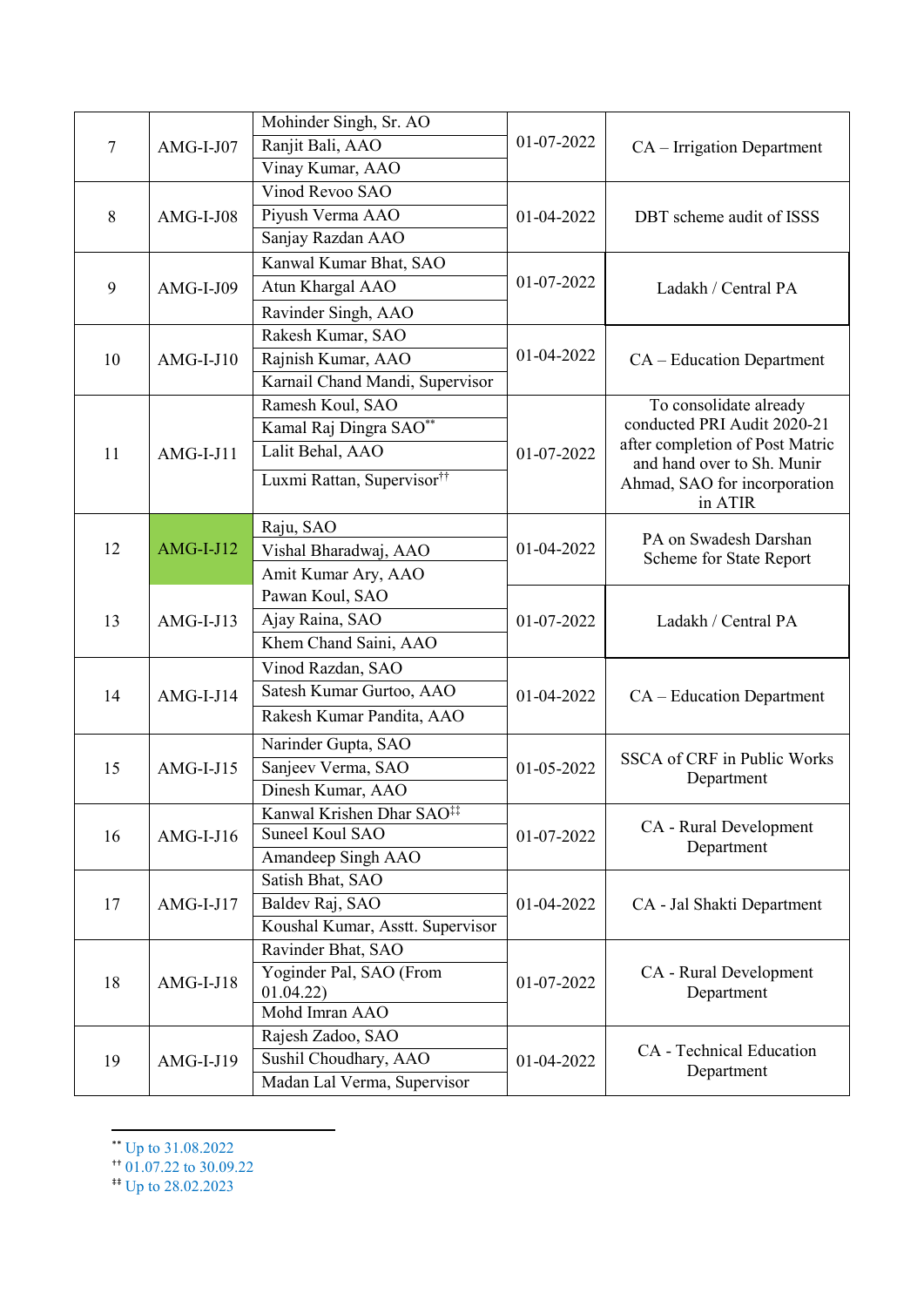|                |             | <b>AMG-I Kashmir Party Composition w.e.f April 2022</b> |            |                                      |
|----------------|-------------|---------------------------------------------------------|------------|--------------------------------------|
|                |             | Mohd. Ayub Bazaz, SAO                                   |            |                                      |
| $\mathbf{1}$   | AMG-I-K01   | Showkat Ali Bhat, AAO                                   | 01-04-2022 | CA - Jal Shakti Department           |
|                |             | Tofiq Ahmad, AAO                                        |            |                                      |
|                |             | M Khurshid Rasool, SAO                                  |            |                                      |
| $\overline{2}$ | AMG-I-K02   | Pankaj Kumar AAO                                        | 01-07-2022 | CA - Police Department               |
|                |             | Bhoor Singh Meena AAO                                   |            |                                      |
|                |             | Arif Hussain, SAO                                       |            |                                      |
|                |             | Khurshid Ahmad Qazi, AAO                                |            |                                      |
| 3              | AMG-I-K03   | Khalid Mukhtiar Bhat,                                   | 01-05-2022 | CA - Jal Shakti Department           |
|                |             | Supervisor                                              |            |                                      |
|                |             | Mohd Jabar Mir, SAO                                     |            |                                      |
| $\overline{4}$ | AMG-I-K04   | Nisar Ahmad Lone, AAO                                   | 01-07-2022 | CA - Rural Development<br>Department |
|                |             | Gh. Mohiudin, Asstt. Supervisor                         |            |                                      |
|                |             | Zahoor Ahmad Bhat, SAO (50%)                            |            | <b>SSCA of CRF</b> in Public Works   |
| 5              | AMG-I-K05   | Shiv Nath, AAO                                          | 01-07.2022 | Department                           |
|                |             | Rafiq Ahmad Mir, AAO                                    |            |                                      |
|                |             | Tajamul Hussain, SAO                                    |            |                                      |
| 6              | AMG-I-K06   | Dileep Kumar, AAO                                       | 01-05-2022 |                                      |
|                |             | Sahdev, AAO                                             |            | CA – Irrigation Department           |
|                |             | Wasim Makhdoomi, Sr. Adr.                               |            |                                      |
|                | AMG-I-K07   | Gh. MohiUd Din, SAO                                     |            |                                      |
|                |             | Mohd Amin Bhat, AAO                                     |            |                                      |
| $\tau$         |             | Shabbir Ah. Shakakul,                                   | 01-04-2022 | DBT scheme audit of ISSS             |
|                |             | Supervisor                                              |            |                                      |
|                |             | Javed Younis Iqbal, Supervisor                          |            |                                      |
|                |             | Abdul Majeed Bhat Sr. Adr.                              |            |                                      |
|                |             | Hamid Ullah Bhat, SAO                                   |            |                                      |
|                |             | Suchet Goyal, AAO <sup>§§</sup>                         |            |                                      |
| 8              | AMG-I-K08   | Gowhar Altaf, AAO                                       | 01-07-2022 | Ladakh / Central PA                  |
|                |             | Arun Malik, AAO (P)                                     |            |                                      |
|                |             | Aijaz Ah. Darsroo,                                      |            |                                      |
|                |             | Asstt.Supervisor                                        |            |                                      |
|                |             | Sajjad Ahmad Bhat, SAO                                  |            |                                      |
| 9              | AMG-I-K09   | Manzoor Ahmad Ganai, AAO                                | 01-07-2022 | CA - Rural Development               |
|                |             | Preet Singh Solanki, AAO                                |            | Department                           |
|                |             | Shabir Sofi, Asstt. Supervisor                          |            |                                      |
|                |             | Mohd. Sadiq, SAO                                        |            |                                      |
| 10             | $AMG-I-K10$ | Ishan Dev, AAO                                          | 01-07-2022 | Ladakh / Central PA                  |
|                |             | Bilal Ahmad Runga, AAO                                  |            |                                      |
|                |             | Tariq Koul, AAO                                         |            |                                      |
| 11             | AMG-I-K11   | Rafiq Ahmad Reshi AAO                                   | 01-07-2022 | Ladakh / Central PA                  |
|                |             | Khalid Parvez Bhat, Supervisor                          |            |                                      |
|                |             | Nilofar Pandit, SAO                                     |            | CA - Rural Development               |
| 12             | $AMG-I-K12$ | Mohd Amin Ahanger, AAO                                  | 01-07-2022 | Department                           |

<sup>&</sup>lt;sup>§§</sup> The officer will join the party on 01-04-2022 (F/N)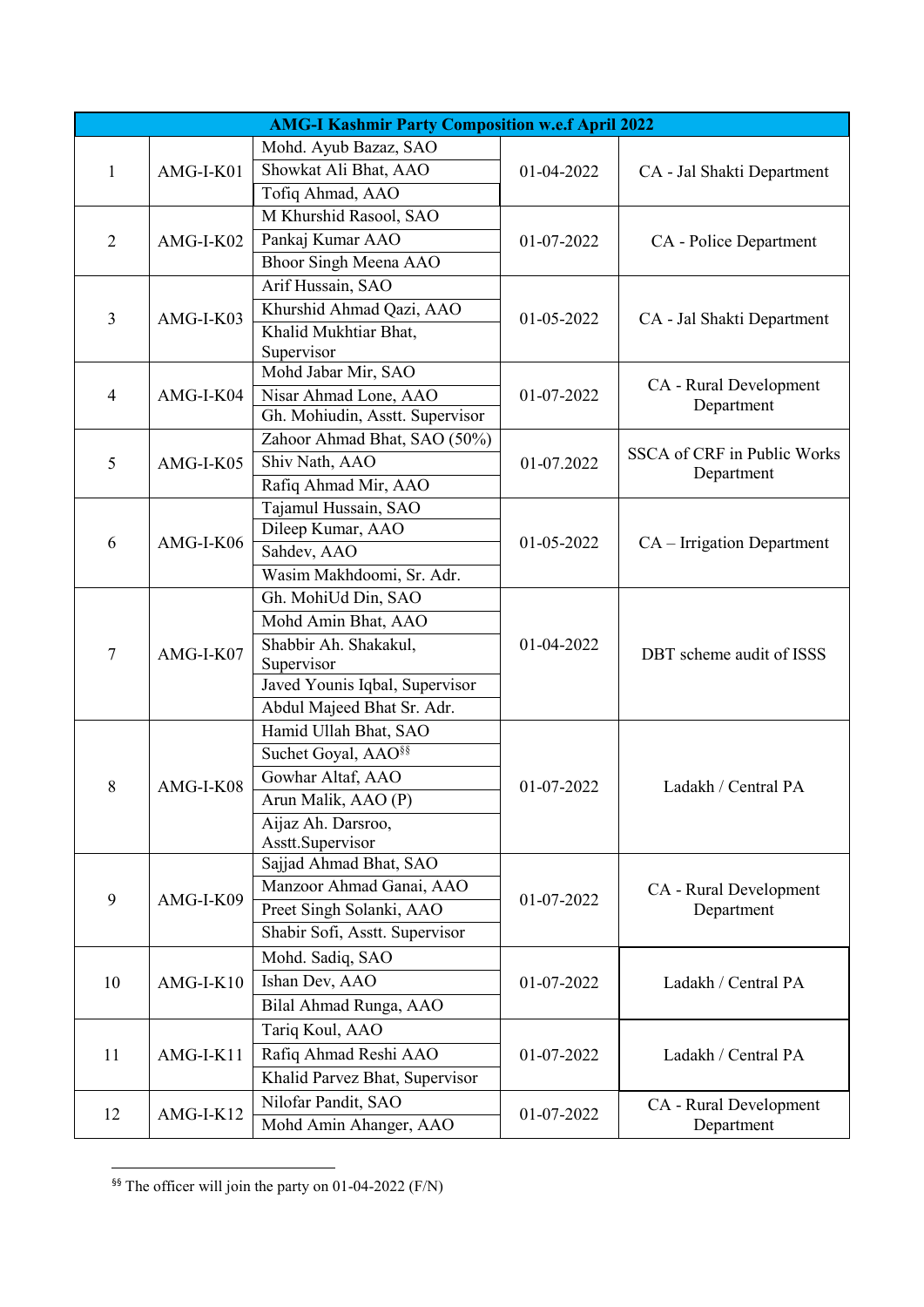|                  | Nitesh, AAO              |            |                              |
|------------------|--------------------------|------------|------------------------------|
|                  | Riyaz Ah. Mistry, Asstt. |            |                              |
|                  | Supervisor               |            |                              |
| AMG-I-<br>K13(C) | Mohd. Yaqoob Bhat, SAO   |            |                              |
|                  | Narinder Pal Singh, AAO  | 01-04-2022 | $CA - Police Department$ and |
|                  | Anurag, AAO              |            | SSCA of CRF in Public Works  |
|                  | Aijaz Ah. Wani, Asstt.   |            | Department (PSUs Only)       |
|                  | Supervisor               |            |                              |

## **Parties Composition AMG – II Wing w.e.f.April 2022**

| S.<br>No.      | <b>Party No</b>                                                                | <b>Party Personnel</b>                                                              | <b>Start Date</b> | <b>Topic / Department</b>                                                            |
|----------------|--------------------------------------------------------------------------------|-------------------------------------------------------------------------------------|-------------------|--------------------------------------------------------------------------------------|
|                |                                                                                | <b>AMG-II Jammu Party Composition w.e.f April 2022</b>                              |                   |                                                                                      |
| 1              | AMG-II-J01                                                                     | Rajneesh Sabarwal, SAO<br>Hari Krishen Koul, SAO<br>Neeraj, AAO                     | 01-07-2022        | Ladakh / Central PA                                                                  |
| $\overline{2}$ | $AMG-II-J02$                                                                   | Bimla Koul, SAO<br>Harkesh Meena, AAO<br>Sunil Kumar Sultan, AAO<br>(From 01.04.22) | 01-07-2022        | CA - Animal Husbandry<br>Department                                                  |
| $\overline{3}$ | $AMG-II-J03$                                                                   | Anita Dhar, SAO<br>Kusum Lata Sadhoo, SAO<br>Anuradha Goswami, AAO                  | 01-04-2022        | $LDP -$ Restoration of<br>damaged Horticulture areas in<br><b>J&amp;K</b> under PMDP |
| $\overline{4}$ | $AMG-II-J04$                                                                   | Jasbir Singh, SAO<br>Rajesh Kumar, AAO<br>Ramesh Kumar - II, AAO                    | 01-04-2022        | CA - FCS & CA Department                                                             |
| 5              | $AMG-II-J05$                                                                   | B K Nazar, SAO<br>Gulshan Chowdhary, AAO<br>Hira Lal, Asstt. Supervisor             |                   | LDP - Restoration of<br>damaged Horticulture areas in<br>J&K under PMDP              |
| 6              | $AMG-II-J06$                                                                   | Joginder Singh, SAO<br>Sumit Arora, AAO<br>Kewal Kumar, Asstt. Supervisor           | 01-07-2022        | CA - Fisheries Department                                                            |
| $\tau$         | AMGII-J07                                                                      | Surinder Attri, SAO<br>Bhajan Singh, AAO***<br>Sher Singh - II, Supervisor          | 01-04-2022        | CA - Agriculture Department                                                          |
| 8              | $AMG-II-J08$                                                                   | Sangeeta Kaul, SAO<br>Anjana Yacha, AAO<br>Ajay Kumar, Asstt. Supervisor            |                   | CA - Agriculture Department                                                          |
| 9              | Puneet Bajaj, SAO<br>Krishna, AAO<br>$AMG-II-J09$<br>Ashish Adalti, Supervisor |                                                                                     | 01-04-2022        | LDP on loss making State<br>PSU-J&K HPM&PC Ltd.                                      |
| 10             | $AMG-II-J10$                                                                   | Sh.Raju Bhanotra, SAO<br>Mukesh Kumar Bairwa, AAO                                   | 01-05-2022        | CA - FCS & CA Department                                                             |

<sup>\*\*\*</sup> Up to 31.10.2022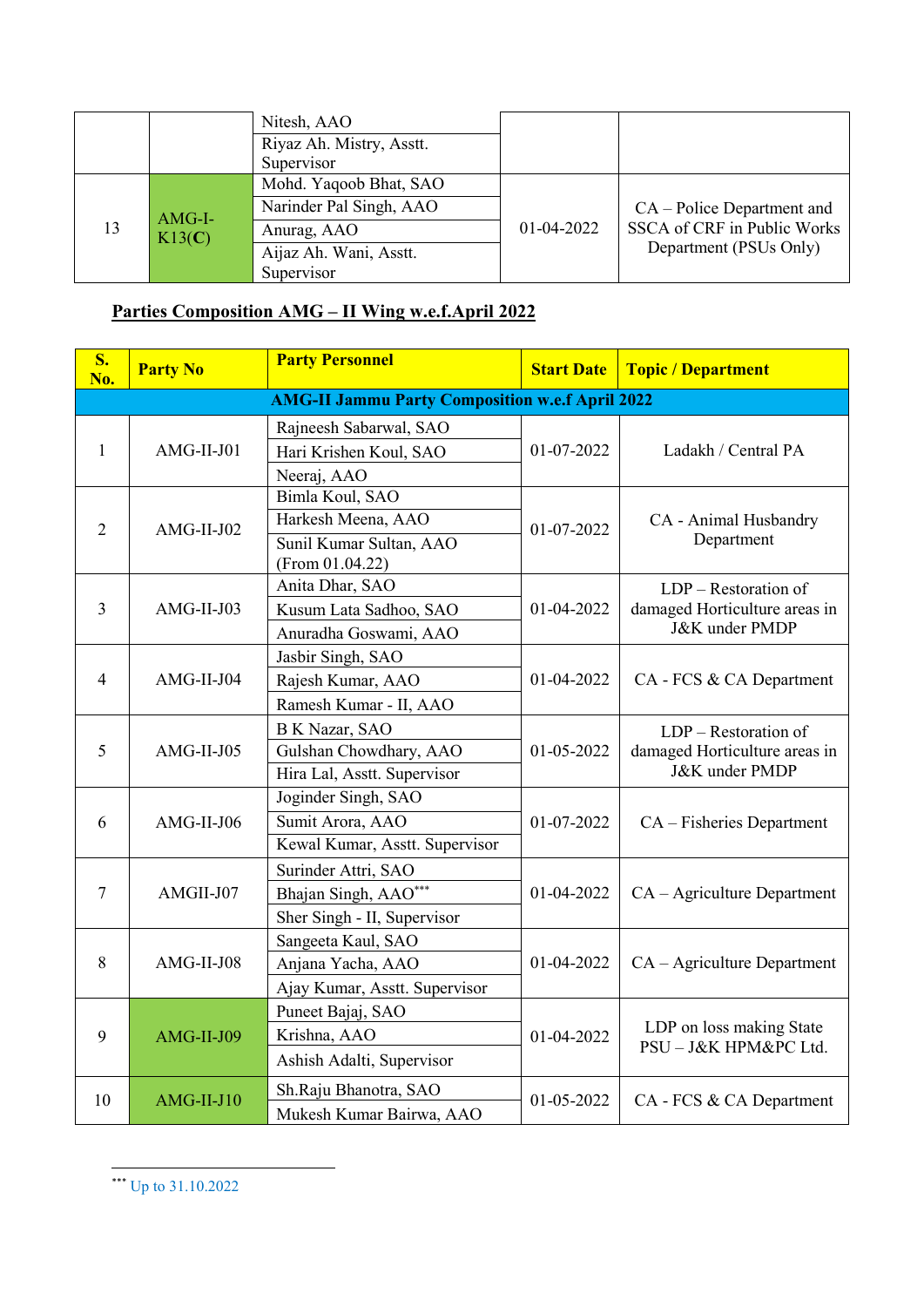|                |              | Yogeshwar Kumar, Sr.AO (C)                         |            |                                                          |  |
|----------------|--------------|----------------------------------------------------|------------|----------------------------------------------------------|--|
| 11             | AMG-II-J11   | Pankaj Kumar, AAO                                  | 01-07-2022 | LDP on loss making State<br>$PSU - JKFC$                 |  |
|                |              | Rahul Kumar, AAO                                   |            |                                                          |  |
|                |              | Ajay Kaushal, SAO                                  |            | LDP on DILRMP in Land                                    |  |
| 12             | $AMG-II-J12$ | Madan Lal, SAO                                     | 01-04-2022 | <b>Revenue Department</b>                                |  |
|                |              | Shakti Kumar - II, AAO                             |            |                                                          |  |
|                |              | Bushan Lal Bhat, SAO                               |            |                                                          |  |
| 13             | AMG-II-J13   | Vishal Kanwat, AAO                                 | 01-04-2022 | CA - Mining Department                                   |  |
|                |              | Amanpal Singh, AAO <sup>†††</sup>                  |            |                                                          |  |
|                |              | Dhruv Raj Handoo, SAO                              |            |                                                          |  |
| 14             | $AMG-II-J14$ | Rajesh Meena, AAO                                  | 01-04-2022 | LDP on loss making State<br>PSU - J&K Minerals Ltd.      |  |
|                |              |                                                    |            |                                                          |  |
|                |              | S.K. Bhat, SAO                                     |            | <b>SSCA</b> on Departments                               |  |
| 15             | $AMG-II-J15$ | Jacob, AAO                                         | 01-04-2022 | oversite on GST payments and                             |  |
|                |              | Waseem Akram, AAO                                  |            | returns filling in Commercial<br><b>Taxes Department</b> |  |
|                |              | Janak Raj Pokhriyal, SAO (C)                       |            | LDP Smart City Mission in                                |  |
| 16             | $AMG-II-J16$ | Arbind Kumar Verma, AAO (C)                        | 01-04-2022 | J&K (To be submitted to<br>$AMG - III$                   |  |
|                |              | Pawan Kumar, AAO (C)                               |            |                                                          |  |
|                |              | S.K Raina, SAO                                     |            | LDP on Interest subvention                               |  |
| 17             | AMG-II-J17   | Shazia, AAO                                        | 01-04-2022 | assistance under Business                                |  |
|                |              | Prabhjot Kaur Banga, AAO                           |            | Revival Scheme                                           |  |
|                | $AMG-II-J18$ | Sachin Kumar Singh, SAO                            | 01-04-2022 | SSCA on DDUGJY in Power<br><b>Development Department</b> |  |
| 18             |              | Peetambar Das Sahu, AAO                            |            |                                                          |  |
|                |              | Dhara Singh Meena, AAO                             |            |                                                          |  |
|                |              | <b>AMG-II Kashmir Party Composition April 2022</b> |            |                                                          |  |
|                |              | Noor Mohd Ganai SAO                                |            |                                                          |  |
| 1              | AMG-II-K01   | Ayjaz Ahmad Tanga, AAO                             | 01-07-2022 | CA – Information Department                              |  |
|                |              | Pawan Singh, AAO                                   |            |                                                          |  |
|                |              | Yogesh Kumar Meena, AAO                            |            |                                                          |  |
|                |              | Mohd. Shafi Khan, SAO                              |            |                                                          |  |
|                |              | Jawaid Hussain Najar, AAO                          |            |                                                          |  |
| $\overline{2}$ | AMG-II-K02   | Aryan, AAO (P)                                     | 01-07-2022 | CA - FCS & CA Department                                 |  |
|                |              | Shaeq Showkat Allaie AAO (P)                       |            |                                                          |  |
|                |              | Fayaz Ah. Dhobi, Asstt.                            |            |                                                          |  |
|                |              | Supervisor                                         |            |                                                          |  |
| 3              | AMG-II-K03   | To be decided Later                                | 01-07-2022 | CA - Animal Husbandry<br>Department                      |  |
|                |              | Bashir Ahmad Najar SAO                             |            |                                                          |  |
| 4              | AMG-II-K04   | Raj Kumar Meena, AAO                               | 01-07-2022 | SSCA on DDUGJY in Power                                  |  |
|                |              | Praneet Kumar, AAO                                 |            | Development Department                                   |  |
|                |              | Niyaz Ahmad, Asstt. Supervisor                     |            |                                                          |  |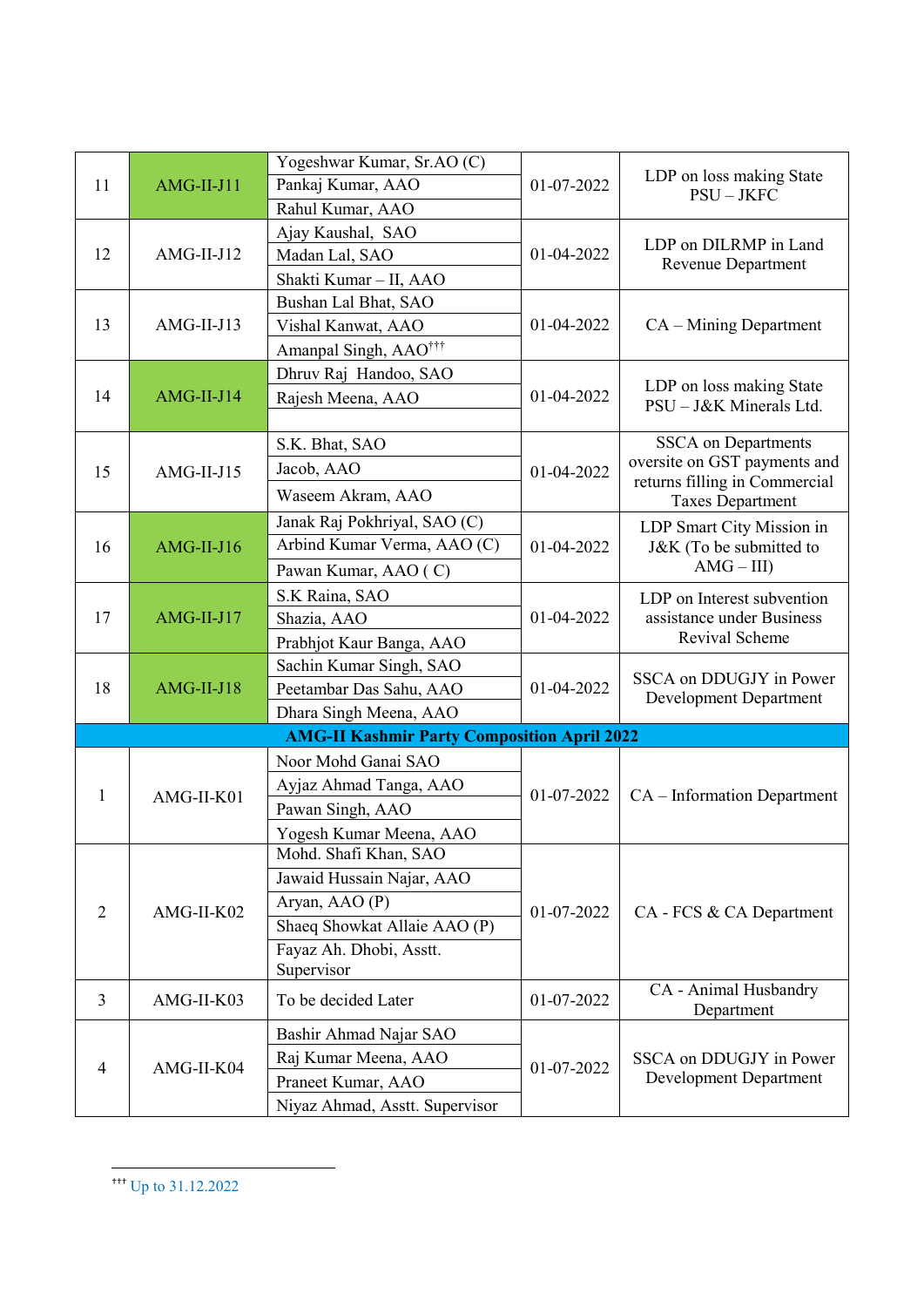|   | AMG-II-K05   | Gh. Nabi Reshi, SAO<br>Ankush Sharma, AAO | 01-04-2022 | <b>SSCA</b> on Departments<br>oversite on GST payments and<br>returns filling in Commercial |
|---|--------------|-------------------------------------------|------------|---------------------------------------------------------------------------------------------|
|   |              | Vikram Badal, AAO                         |            | <b>Taxes Department</b>                                                                     |
|   |              | Inayat Ullah Wani, SAO                    |            | LDP on DILRMP in Land                                                                       |
| 6 | $AMG-II-K06$ | Farooq Ahmad Shah, AAO                    | 01-04-2022 | Revenue                                                                                     |
|   |              | Ishwaranand, AAO                          |            |                                                                                             |

# **Parties Composition AMG – III Wing w.e.f April 2022**

| <b>S.</b><br>No. | <b>Party No</b> | <b>Party Personnel</b>                                                                                                   | <b>Start Date</b> | <b>Topic / Department</b>                   |
|------------------|-----------------|--------------------------------------------------------------------------------------------------------------------------|-------------------|---------------------------------------------|
|                  |                 | <b>AMG-III Jammu parties composition</b>                                                                                 |                   |                                             |
| 1                | AMG-III-J01     | Munir Hussain, SAO<br>Surinder Mohan, AAO<br>Abhishek Narwal, AAO (C)                                                    | $01-04-2022$      | ATIR 2020-21                                |
| $\overline{2}$   | AMG-III-J02     | Sunita Pandita, SAO<br>Ramesh Thakur, AAO <sup>‡‡‡</sup><br>Varinder Singh AAO <sup>§§§</sup><br>Dayal Singh, Supervisor | 01-04-2022        | CA-H&UDD                                    |
|                  |                 | <b>AMG-III Kashmir parties composition</b>                                                                               |                   |                                             |
| 1                | AMG-III-K01     | Shafat Handoo, SAO (50%)<br>Irshad Ahmad, AAO<br>Malik Mohd Muddasir, AAO                                                | 01-04-2022        | SSCA on Working of<br>SDA and CA -<br>H&UDD |

The Audit team(s) with an appropriate team compositions are constituted for each audit as detailed under:

| S.<br>No.      | Name of Department/<br><b>Apex Auditable Entity</b> | Group   | <b>Start Date</b> | <b>Parties</b><br>involved | Party No.                                                                                                                                                                                             |
|----------------|-----------------------------------------------------|---------|-------------------|----------------------------|-------------------------------------------------------------------------------------------------------------------------------------------------------------------------------------------------------|
|                | Public Works Department                             | $AMG-I$ | May 2022          | 03 parties                 | AMG-I-J15 - Lead Party<br>AMG-I-K05 - Support Party<br>AMG-I-K13 (C) - Support Party                                                                                                                  |
| 2              | Irrigation Department                               | $AMG-I$ | May 2022          | 02 parties                 | AMG-I-K06 - Lead Party<br>AMG-I-J07 - Support Party                                                                                                                                                   |
| 3              | Jal Shakti Department                               | $AMG-I$ | April 2022        | 02 parties                 | AMG-I-J17 - Lead Party<br>AMG-I-K01 - Support Party<br>AMG-I-K03 - Support Party                                                                                                                      |
| $\overline{4}$ | <b>Rural Development Department</b>                 | $AMG-I$ | <b>July 2022</b>  | 06 parties                 | AMG-I-J03 - Lead Party<br><b>AMG-I-J16 - Support Party</b><br><b>AMG-I-J18 - Support Party</b><br><b>AMG-I-K04 – Support Party</b><br><b>AMG-I-K09 - Support Party</b><br>$AMG-I-K12 - Support Party$ |
| 5              | <b>Police Department</b>                            | $AMG-I$ | April 2022        | 03 parties                 | AMG-I-J02 - Lead Party<br>AMG-I-J04 - Support Party<br>AMG-I-K02 - Support Party<br>AMG-I-K13 (C) - Support Party                                                                                     |
|                |                                                     |         |                   |                            |                                                                                                                                                                                                       |

‡‡‡ Up to 31.12.2022

§§§ Up to 31.08.2022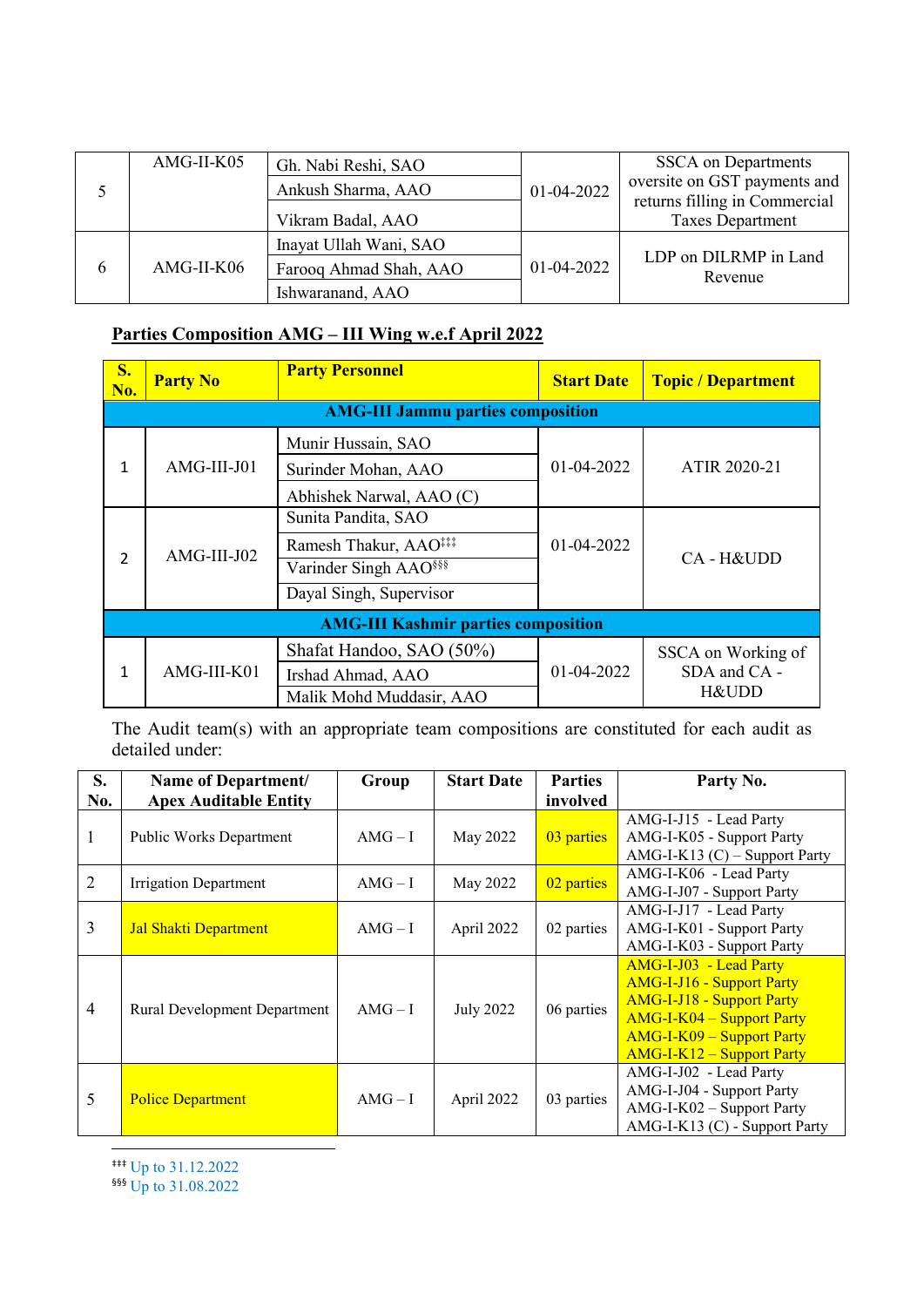| 6         | Social Welfare Department<br>(DBT Scheme audit of ISSS)                                              | $AMG-I$        | On-going                                                                     | 02 parties | AMG-I-J08 - Lead Party<br>AMG-I-K07 - Support Party                                     |
|-----------|------------------------------------------------------------------------------------------------------|----------------|------------------------------------------------------------------------------|------------|-----------------------------------------------------------------------------------------|
| $\tau$    | <b>Education Department</b>                                                                          | $AMG-I$        | April 2022                                                                   | 03 parties | AMG-I-J14 - Lead Party<br>AMG-I-J10 - Support Party                                     |
| $8\,$     | Youth Services Department                                                                            | $AMG-I$        | May 2022                                                                     | 01 party   | $AMG-I-J01$ – Single party                                                              |
| 9         | <b>Technical Education</b><br>Department                                                             | $AMG-I$        | April 2022                                                                   | 02 parties | AMG-I-J06 - Lead Party<br>AMG-I-J19 - Support Party                                     |
| 10        | Power Development<br>Department                                                                      | $AMG - II$     | April 2022                                                                   | 02 parties | AMG-II-J18 (C) - Lead Party<br>AMG-II-K04 - Support Party                               |
| 11        | <b>Agriculture Department</b>                                                                        | $AMG - II$     | April 2022                                                                   | 02 parties | AMG-II-J07 - Lead Party<br>AMG-II-J08 - Support Party                                   |
| 12        | <b>Land Revenue</b>                                                                                  | $AMG - II$     | April 2022                                                                   | 02 parties | AMG-II-J12 - Lead Party<br>AMG-II-K06 - Support Party                                   |
| 13        | FCS & CA Department                                                                                  | AMG – II       | April 2022                                                                   | 02 parties | AMG-II-J10 - Lead Party<br>AMG-II-J04 - Support Party<br>AMG-II-K02 - Support Party     |
|           | SSCA - Department oversight<br>on GST payments and returns<br>fillings including Commercial<br>Taxes | AMG – II       | April 2022                                                                   | 02 parties | AMG-II-J15 - Lead Party<br>AMG-II-K05 - Support Party                                   |
|           | LDP on Loss making PSU -<br>JKFC Ltd.                                                                | $AMG - II$     | <b>July 2022</b>                                                             | 01 party   | AMG-II-J11 (C) - Single Party                                                           |
| 14        | LDP on Interest Subvention                                                                           | $AMG - II$     | April 2022                                                                   | 01 party   | AMG-II-J17 (C) - Single Party                                                           |
|           | <b>J&amp;K</b> Bank                                                                                  | $AMG - II$     | After<br>completion<br>of<br>assignments<br>of<br>Horticulture<br>and Mining | 02 parties | AMG-II-J09 (C) - Single Party<br>AMG-II-J14 (C) - Single Party                          |
|           |                                                                                                      |                |                                                                              |            |                                                                                         |
| 15        | <b>Mining Department</b>                                                                             | $AMG - II$     | April 2022                                                                   | 02 parties | AMG-II-J13 - Lead Party<br>AMG-II-J14 (C) - Support Party                               |
| 16        | Horticulture Department                                                                              | $AMG - II$     | April 2022                                                                   | 03 parties | AMG-II-J05 - Lead Party<br>AMG-II-J03 - Support Party<br>AMG-II-J09 (C) - Support Party |
| 17        | <b>Information Department</b>                                                                        | $AMG - II$     | <b>July 2022</b>                                                             | 01 party   | <b>AMG-II-K01 - Single Party</b>                                                        |
| 18        | Animal and Sheep Husbandry<br>Department                                                             | $AMG - II$     | <b>July 2022</b>                                                             | 02 parties | AMG-II-J02 - Lead Party<br><b>AMG-II-K03 - Support Party</b>                            |
| 19        | <b>Fisheries Department</b>                                                                          | $AMG - II$     | <b>July 2022</b>                                                             | 01 party   | <b>AMG-II-J06 - Single Party</b>                                                        |
| 20        | Housing And Urban<br>Development Department                                                          |                | April 2022                                                                   | 02 parties | AMG-III-J02 - Lead Party<br>AMG-III-K01 - Support Party<br>(After completion of SDA)    |
|           | SSCA - Working of SDA                                                                                | $AMG - III$    | April 2022                                                                   | 01 party   | AMG-III-K01 - Single Party                                                              |
|           | <b>LDP Smart City Mission</b>                                                                        |                | April 2022                                                                   | 01 party   | AMG-II-J16 (C) - Single Party                                                           |
| 21        | LBs Audit for ATIR                                                                                   |                | April 2022                                                                   | 01 party   | AMG-III-J01                                                                             |
| 22<br>23. | Audit of units of UT of Ladakh<br>Central PAs                                                        | $AMG - I$ , II | <b>July 2022</b>                                                             | 07 parties | $AMG-I-J09$<br>$AMG-I-J13$<br>AMG-I-K08<br>$AMG-I-K10$<br>AMG-I-K11<br>AMG-II-J01       |
| 24.       | Jammu University<br>(Audit on request)<br>PA on Swadesh Darshan                                      | $AMG-I$        | May 2022                                                                     | 01 party   | $AMG-I-J05$<br>AMG-I-J12 $(C)$                                                          |